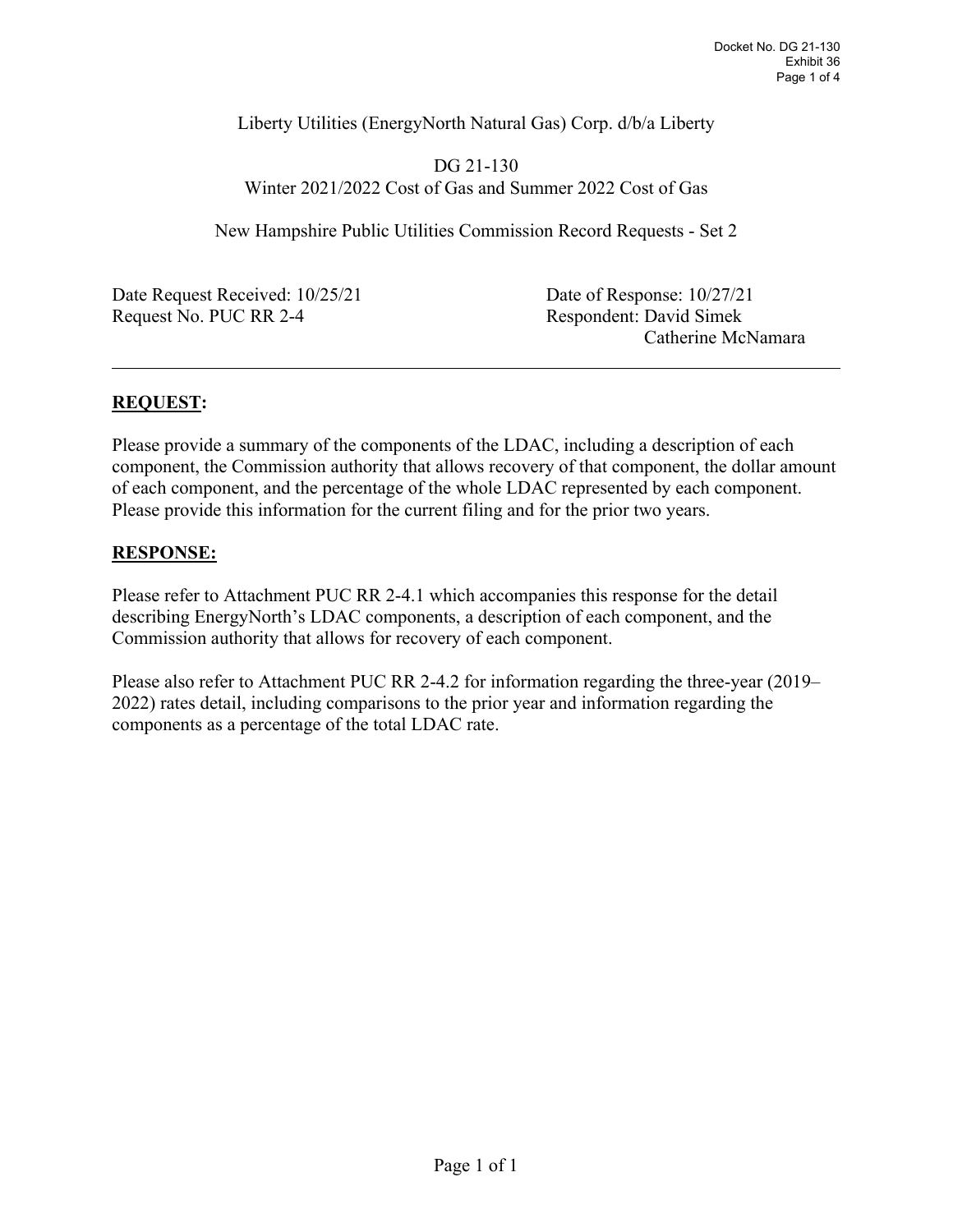Docket No. DG 21-130 Attachment PUC RR 2-4.1 Page 1 of 1

| <b>EnergyNorth Natural Gas</b><br><b>Local Distribution Adjustment Clause</b>                                                                                              |                                                                                                                                                                                                                                                                                                                                                                                                                                                                |                                                                                                                                                                                                                                                                        |  |  |
|----------------------------------------------------------------------------------------------------------------------------------------------------------------------------|----------------------------------------------------------------------------------------------------------------------------------------------------------------------------------------------------------------------------------------------------------------------------------------------------------------------------------------------------------------------------------------------------------------------------------------------------------------|------------------------------------------------------------------------------------------------------------------------------------------------------------------------------------------------------------------------------------------------------------------------|--|--|
| <b>LDAC Component</b>                                                                                                                                                      | <b>Component Description</b>                                                                                                                                                                                                                                                                                                                                                                                                                                   | <b>Commission Authority</b>                                                                                                                                                                                                                                            |  |  |
| Energy Efficiency Charge(EE)                                                                                                                                               | The Energy Efficiency Charge is designed to recover the projected expenses associated<br>with the Company's energy efficiency programs.                                                                                                                                                                                                                                                                                                                        | Order No. 26,440 in Docket No. DE 20-092 Gas and Electric Utilities 2021-2023 New<br>Hampshire Statewide Energy Efficiency Plan.                                                                                                                                       |  |  |
| Environmental Surcharge (ES)                                                                                                                                               | The Environmental Surcharge Charge is designed to recover expenditures associated<br>with former manufactured gas Programs, there shall be an ES Rate applied to all firm<br>volumes billed under the Company's delivery service charges.                                                                                                                                                                                                                      | Order No. 23,303 in Docket No. DG 99-060 ENNG Petition for Approval of Recovery<br>Mechanism for Costs Related to Clean-Up of Manufactured Gas Sites.                                                                                                                  |  |  |
| Energy Efficiency Resource Standard Lost Revenue Mechanism (LRAM) This is The Energy Efficiency Resource Standard Lost Revenue Mechanism id esigned to<br>replaced by RDAF | establish a procedure that allows the Company, subject to the jurisdiction of the<br>NHPUC, to adjust, on an annual basis, the Lost Revenue Adjustment Rate, if and when<br>applicable, to firm sales service and firm delivery service throughput in order to<br>recover from firm customers lost revenue related to Energy Efficiency programs,<br>pursuant to Order No. 25,932 in Docket DE 15-137, Energy Efficiency Resource<br>Standard.                 | Order No. 25,932 in Docket DE 15-137, Energy Efficiency Resource Standard. The RDAF<br>and NWA shall take effect beginning on November 1, 2018, and replace the Lost<br>Revenue Adjustment Mechanism (LRAM) established in Order No. 25,932 (Docket No.<br>DE 15-137). |  |  |
| Revenue Decoupling Adjustment Factor (RDAF) this replaces the LRAM                                                                                                         | The Revenue Decoupling Adjustment Factor is designed to recover or refund, on an<br>annual basis, the difference between the Actual Base Revenue per Customer and the<br>Benchmark Base Revenue per Customer.                                                                                                                                                                                                                                                  | Order No. 26,505 in Docket No. DG 20-105 ENNG Petition for Permanent Rates                                                                                                                                                                                             |  |  |
| Rate Case Expense Factor (RCEF)                                                                                                                                            | The Rate Case Expense Factor is designed to adjust its rates for the recovery of NHPUC Order No. 26,505 in Docket No. DG 20-105 ENNG Petition for Permanent Rates<br>approved rate case expenses and the reconciliation of temporary rates.                                                                                                                                                                                                                    |                                                                                                                                                                                                                                                                        |  |  |
| Residential Gas Assistance Program(RGAP) formerly the Residential Low<br>Income Assistance Program (RLIAP)                                                                 | The Residential Gas Assistance Program is designed to establish a procedure that<br>allows the Company, subject to the jurisdiction of the NHPUC, to recover the revenue<br>shortfall (costs) associated with customers participating in the Gas Assistance Program<br>("GAP"). Such costs, as well as, associated administrative and marketing costs shall be<br>recovered by applying a GAP rate to all firm sales and transportation service<br>throughput. | Order No. 26,397 in Docket DG 20-013 ENNG GAP(Gas Assistance Plan) formerly RLIAP                                                                                                                                                                                      |  |  |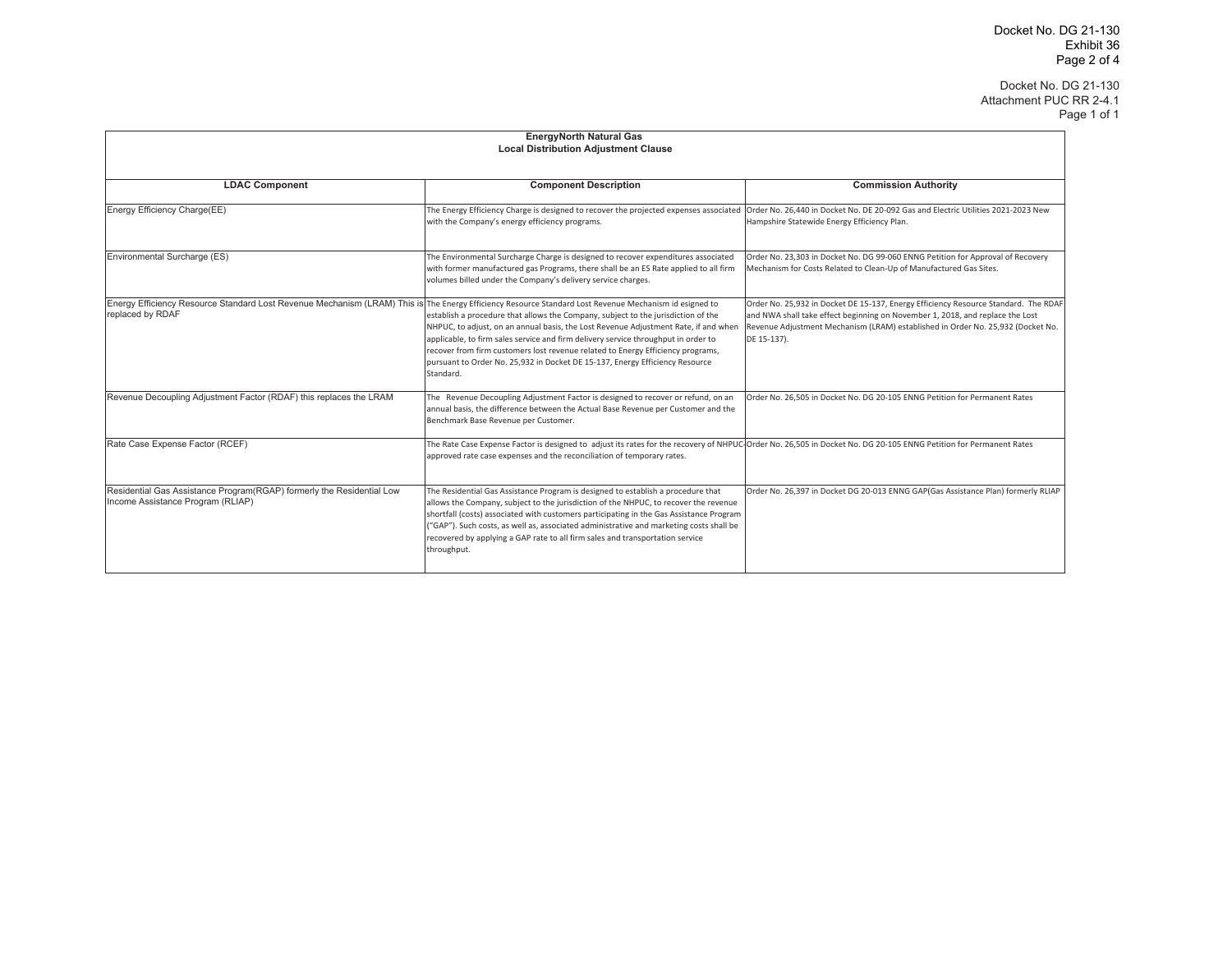Docket No. DG 21-130 Attachment PUC RR 2-4.2 Page 1 of 2

## **EnergyNorth Natural Gas Local Distribution Adjustment Clause**

|                                                                      |                        |                 | 2019-2020                     |                          |
|----------------------------------------------------------------------|------------------------|-----------------|-------------------------------|--------------------------|
| <b>LDAC Component</b>                                                | <b>LDAC/therm rate</b> | % of total LDAC | <b>Change from Prior Year</b> | % Change from Prior Year |
| <b>Residential LDAC</b>                                              |                        |                 |                               |                          |
| Energy Efficiency Charge(EE)                                         | \$0.0640               | 207%            | \$0.0353                      | 123.0%                   |
| Environmental Surcharge (ES)                                         | \$0.0153               | 49%             | $-$0.0008$                    | $-5.0%$                  |
| Energy Efficiency Resource Standard Lost Revenue Mechanism (LRAM)    | \$0,0001               | $0\%$           | $-$0.0002$                    | $-79.3%$                 |
| Revenue Decoupling Adjustment Factor (RDAF)                          | $-$0.0623$             | $-201%$         | $-$0.0623$                    |                          |
| Rate Case Expense Factor (RCEF)                                      | \$0,0017               | 5%              | $-$0.0063$                    | $-79.2%$                 |
| Residential Low Income Assistance Program (RLIAP)                    | \$0.0123               | 40%             | $-$0.0007$                    | $-5.4%$                  |
| LDAC                                                                 | \$0.0310               | 100%            | $-$0.0351$                    |                          |
|                                                                      |                        |                 | $-$0.0351$                    |                          |
| <b>Commercial/Industrial LDAC</b>                                    |                        |                 |                               |                          |
| Energy Efficiency Charge(EE)                                         | \$0.0426               | 89%             | \$0.0039                      | 10.1%                    |
| Environmental Surcharge (ES)                                         | \$0.0153               | 32%             | $-$0.0008$                    | $-5.0%$                  |
| Energy Efficiency Resource Standard Lost Revenue Mechanism (LRAM)    | \$0,0001               | $0\%$           | \$0,0000                      | $-34.6%$                 |
| Revenue Decoupling Adjustment Factor (RDAF)                          | $-$0.0241$             | $-50%$          | $-$0.0241$                    |                          |
| Rate Case Expense Factor (RCEF)                                      | \$0,0017               | 3%              | $-$0.0063$                    | $-79.2%$                 |
| Residential Low Income Assistance Program (RLIAP)                    | \$0.0123               | 26%             | $-$0.0005$                    | $-3.9%$                  |
| LDAC                                                                 | \$0.0478               | 100%            | $-$0.0278$                    |                          |
|                                                                      |                        |                 | $-$0.0278$                    |                          |
|                                                                      |                        |                 |                               |                          |
| <b>Transportation Customers LDAC</b><br>Energy Efficiency Charge(EE) | \$0.0426               | 89%             | \$0.0039                      | 10.1%                    |
| Environmental Surcharge (ES)                                         | \$0.0153               | 32%             | $-$0.0008$                    | $-5.0%$                  |
| Energy Efficiency Resource Standard Lost Revenue Mechanism (LRAM)    | \$0,0001               | 0%              | \$0,0000                      | $-34.6%$                 |
| Revenue Decoupling Adjustment Factor (RDAF)                          | $-$0.0241$             | $-50%$          | $-$0.0241$                    |                          |
| Rate Case Expense Factor (RCEF)                                      | \$0,0017               | 3%              | $-$0.0063$                    | $-79.2%$                 |
| Residential Low Income Assistance Program (RLIAP)                    | \$0.0123               | 26%             | $-$0.0005$                    | $-3.9%$                  |
| LDAC                                                                 | \$0.0478               | 100%            | $-$0.0278$                    |                          |
|                                                                      |                        |                 | $-$0.0278$                    |                          |
|                                                                      |                        |                 |                               |                          |

|                                                                   |                        |                 | 2020-2021                     |                          |
|-------------------------------------------------------------------|------------------------|-----------------|-------------------------------|--------------------------|
| <b>LDAC Component</b>                                             | <b>LDAC/therm rate</b> | % of total LDAC | <b>Change from Prior Year</b> | % Change from Prior Year |
| <b>Residential LDAC</b>                                           |                        |                 |                               |                          |
| Energy Efficiency Charge(EE)                                      | \$0.0831               | 141%            | \$0.0191                      | 29.8%                    |
| Environmental Surcharge (ES)                                      | \$0.0198               | 34%             | \$0.0045                      | 29.4%                    |
| Energy Efficiency Resource Standard Lost Revenue Mechanism (LRAM) | \$0,0000               | $0\%$           | $-$0.0001$                    | $-100.0%$                |
| Revenue Decoupling Adjustment Factor (RDAF)                       | $-$0.0562$             | $-95%$          | \$0.0062                      | $-9.9%$                  |
| Rate Case Expense Factor (RCEF)                                   | \$0,0002               | $0\%$           | $-$0.0014$                    | $-85.0%$                 |
| Residential Low Income Assistance Program (RLIAP)                 | \$0.0119               | 20%             | $-$0.0004$                    | $-3.3%$                  |
| LDAC                                                              | \$0.0589               | 100%            | \$0.0279                      |                          |
|                                                                   |                        |                 | \$0.0279                      |                          |
| <b>Commercial/Industrial LDAC</b>                                 |                        |                 |                               |                          |
| Energy Efficiency Charge(EE)                                      | \$0.0441               | 80%             | \$0.0015                      | 3.5%                     |
| Environmental Surcharge (ES)                                      | \$0.0197               | 36%             | \$0.0044                      | 29.0%                    |
| Energy Efficiency Resource Standard Lost Revenue Mechanism (LRAM) | \$0,0000               | $0\%$           | $-$0.0001$                    | $-100.0%$                |
| Revenue Decoupling Adjustment Factor (RDAF)                       | $-$0.0206$             | $-37%$          | \$0.0035                      | $-14.5%$                 |
| Rate Case Expense Factor (RCEF)                                   | \$0,0002               | 0%              | $-$0.0014$                    | $-85.0%$                 |
| Residential Low Income Assistance Program (RLIAP)                 | \$0.0119               | 21%             | $-$0.0004$                    | $-3.3%$                  |
| LDAC                                                              | \$0.0554               | 100%            | \$0.0075                      |                          |
|                                                                   |                        |                 | \$0.0075                      |                          |
| <b>Transportation Customers LDAC</b>                              |                        |                 |                               |                          |
| Energy Efficiency Charge(EE)                                      | \$0.0441               | 80%             | \$0.0015                      | 3.5%                     |
| Environmental Surcharge (ES)                                      | \$0.0197               | 36%             | \$0.0044                      | 29.0%                    |
| Energy Efficiency Resource Standard Lost Revenue Mechanism (LRAM) | \$0,0000               | $0\%$           | $-$0.0001$                    | $-100.0%$                |
| Revenue Decoupling Adjustment Factor (RDAF)                       | $-$0.0206$             | $-37%$          | \$0.0035                      | $-14.5%$                 |
| Rate Case Expense Factor (RCEF)                                   | \$0,0002               | $0\%$           | $-$0.0014$                    | $-85.0%$                 |
| Residential Low Income Assistance Program (RLIAP)                 | \$0.0119               | 21%             | $-$0.0004$                    | $-3.3%$                  |
| LDAC                                                              | \$0.0554               | 100%            | \$0.0075                      |                          |
|                                                                   |                        |                 | \$0.0075                      |                          |